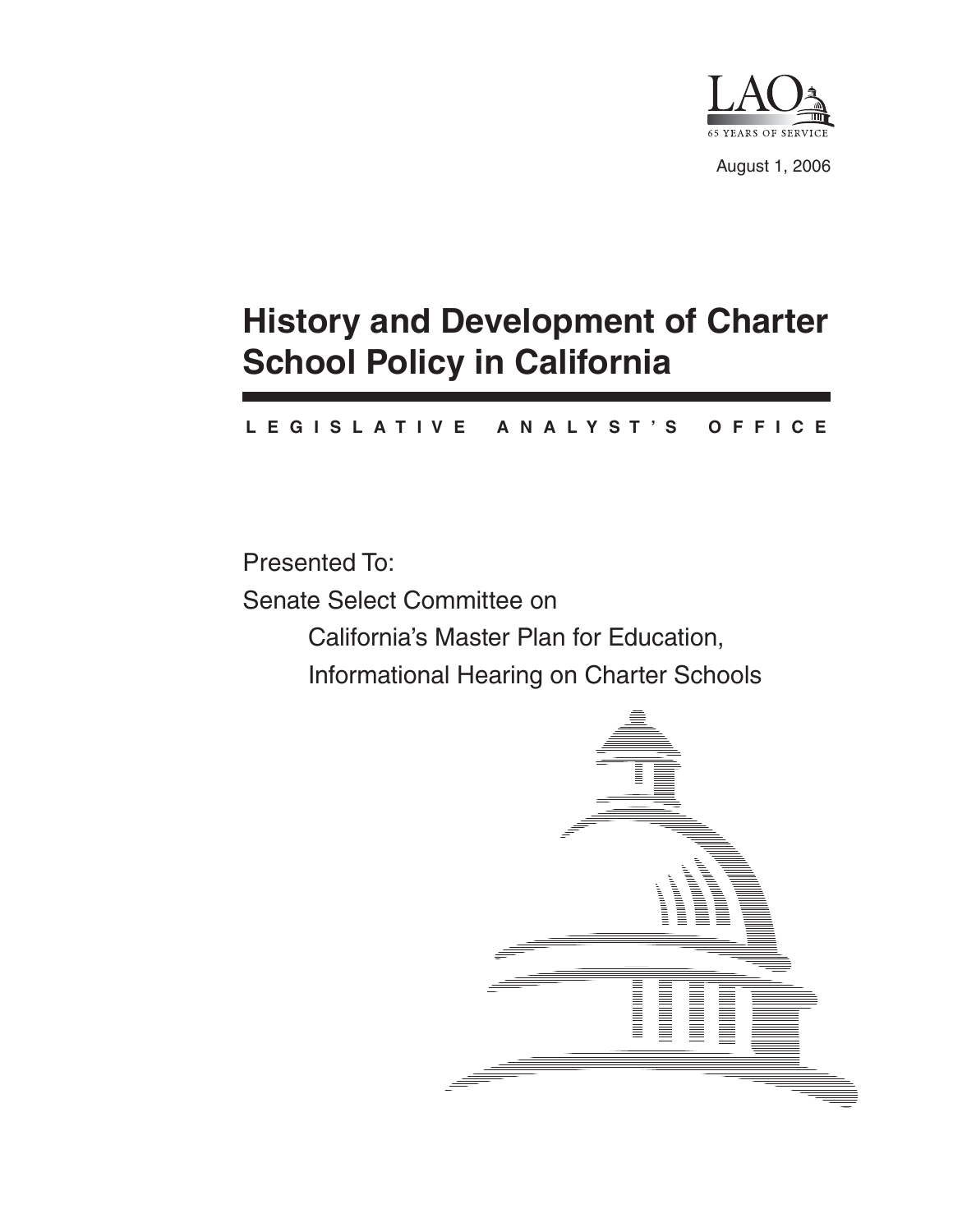

## **History of Major Charter School Legislation**

## Timeline of Major Charter School Legislation

|      | Legislation    |                               |                                                                                                                     |
|------|----------------|-------------------------------|---------------------------------------------------------------------------------------------------------------------|
| Year | <b>Chapter</b> | <b>Bill</b>                   | <b>Significance</b>                                                                                                 |
| 1992 | Chapter 781    | (SB 1448, Hart)               | Authorized the creation of charter schools<br>in California.                                                        |
| 1998 | Chapter 34     | (AB 544, Lempert)             | Instituted first round of significant<br>programmatic changes.                                                      |
| 1999 | Chapter 78     | (AB 1115, Strom-Martin)       | Instituted first round of significant fiscal<br>changes.                                                            |
|      | Chapter 828    | (AB 631, Migden)              | Applied state collective bargaining laws to<br>charter schools.                                                     |
| 2000 | Proposition 39 |                               | Instituted first round of significant facility<br>changes.                                                          |
| 2001 | Chapter 892    | (SB 740, O'Connell)           | Changed funding rules for nonclassroom-<br>based charter schools. Created Charter<br>School Facility Grant Program. |
| 2002 |                | Chapter 1058 (AB 1994, Reyes) | Instituted second round of significant<br>programmatic changes.                                                     |
|      | Chapter 935    | (AB 15, Goldberg)             | Created bond-financed Charter Schools<br>Facilities Program.                                                        |
| 2003 | Chapter 892    | (AB 1137, Reyes)              | Extended second round of significant<br>programmatic changes.                                                       |
| 2005 | Chapter 359    | (AB 740, Huff)                | Instituted second round of significant fiscal<br>changes.                                                           |

#### LEGISLATIVE ANALYST'S OFFICE 1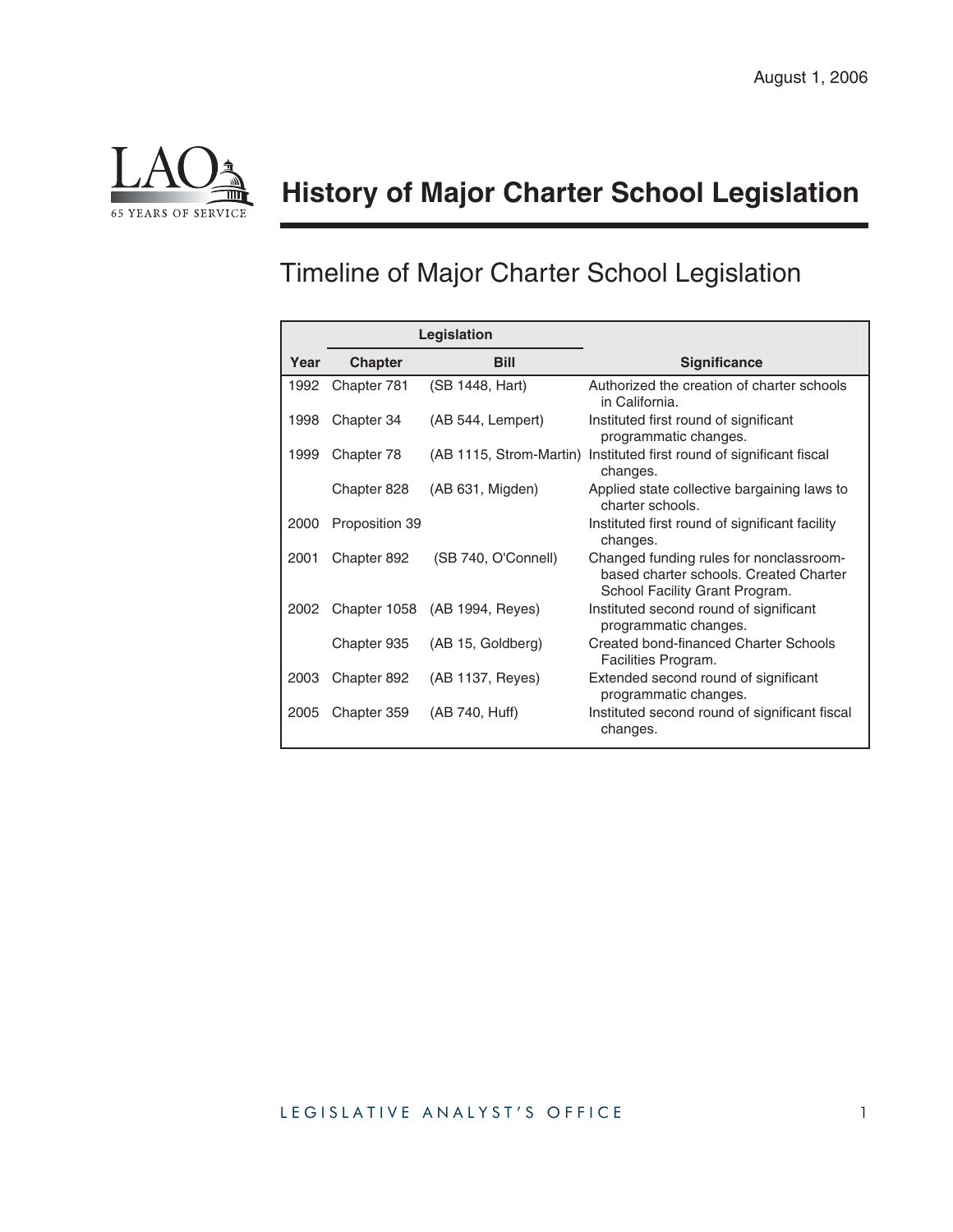

### **Major Policy Developments: Charter School Authorization and Operation**



 $\overline{\mathsf{M}}$ 

 $\boldsymbol{\mathcal{M}}$ 

lVl

The 1992 legislation: (1) authorized the creation of charter schools, (2) established petition signature requirements, (3) delineated 13 specific petition components, (4) created a county appeals process, (5) required charter renewal every five years, and (6) specified four conditions under which charters could be revoked.

The 1998 legislation: (1) changed petition signature requirements, (2) created a county/state review process and a state appeals process, (3) gave state the authority to revoke any charter, (4) required charter school teachers to hold comparable teaching licenses as other public school teachers, and (5) allowed charter schools to be operated as/by nonprofit public benefit corporations.

- Legislation enacted in 2002: (1) modified the county/state review and appeals process; (2) required a petition to identify each charter school site; (3) generally required these sites to be located within geographic boundaries of local school district; (4) gave counties authority to monitor charter schools; and (5) required charter schools to submit budget documents to their charter authorizers as well as audit reports to their authorizers, county office of education, and the state Controller.
- Legislation adopted in 2003: (1) specified five new charter authorizer oversight duties (including visiting each charter school annually, ensuring each charter school complies with state reporting requirements, and monitoring each charter school's fiscal condition), and (2) required charter schools to achieve specified levels of academic performance prior to receiving charter renewal.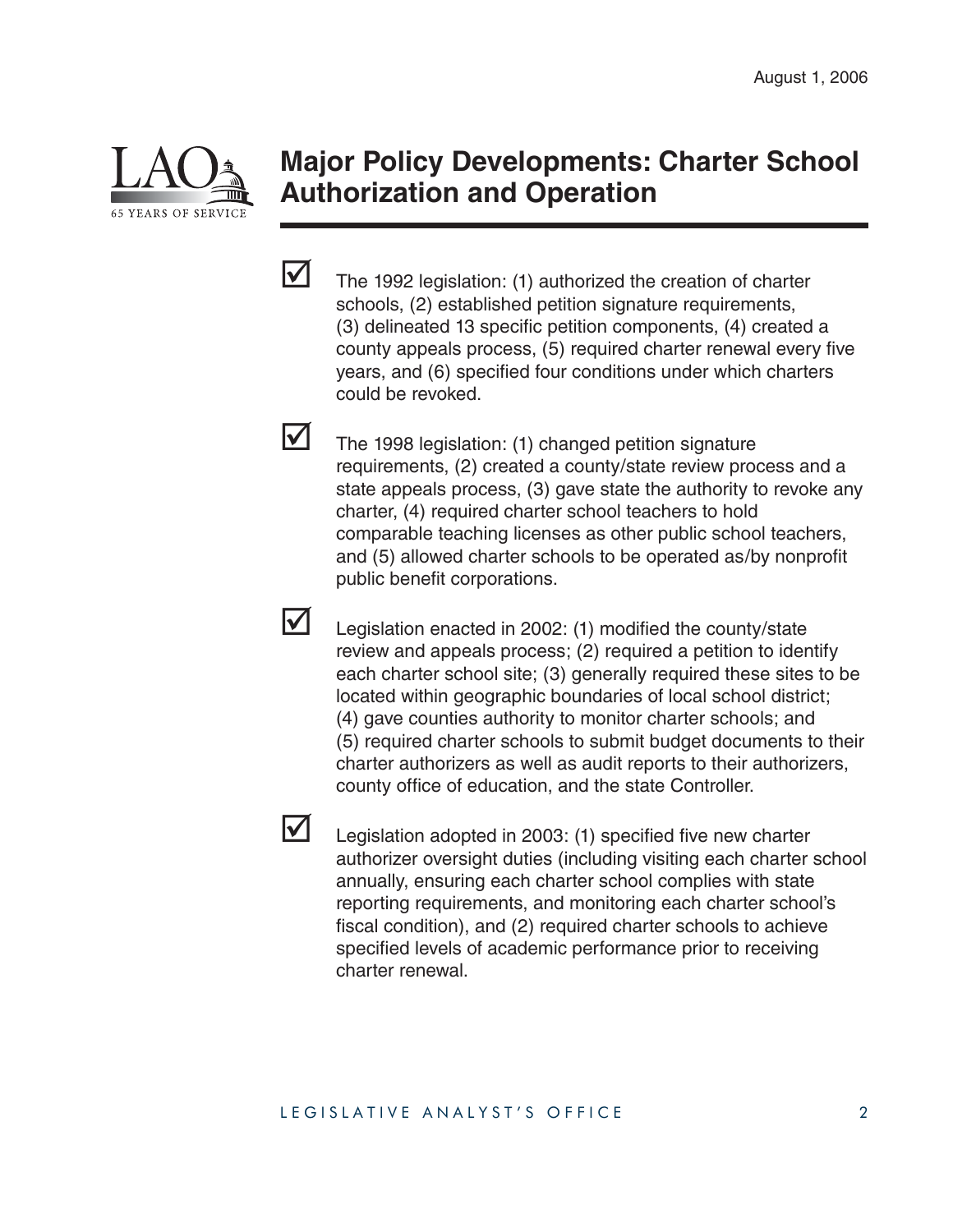

### **Major Policy Developments: Charter School Finance**

The 1992 legislation stated that charter schools were to receive: (1) base per pupil revenue limit funding equal to that of its school district and (2) categorical funding, including special education funding, for students entitled to/eligible for those programs.



 $\overline{\mathsf{M}}$ 

Legislation enacted in 1999: (1) stated intent that charter schools receive operational funding equivalent to that of a similar school district serving a similar pupil population, (2) allowed charter schools to receive funding locally through its school district or directly from the state, and (3) established a three-part charter school funding model still in effect today (consisting of the average statewide revenue limit funding, categorical block grant funding, and separate categorical program funding).



The 2001 legislation required the State Board of Education to: (1) develop criteria for determining the amount of funding to provide for charter school nonclassroom-based instruction and (2) make specific funding determinations for individual charter schools.



The 2005 legislation made significant changes to the charter school categorical block grant, including: (1) revising the list of programs in the block grant and (2) specifying a single per pupil funding rate of \$400 for 2006-07 and \$500 for 2007-08, to be adjusted annually thereafter for inflation.